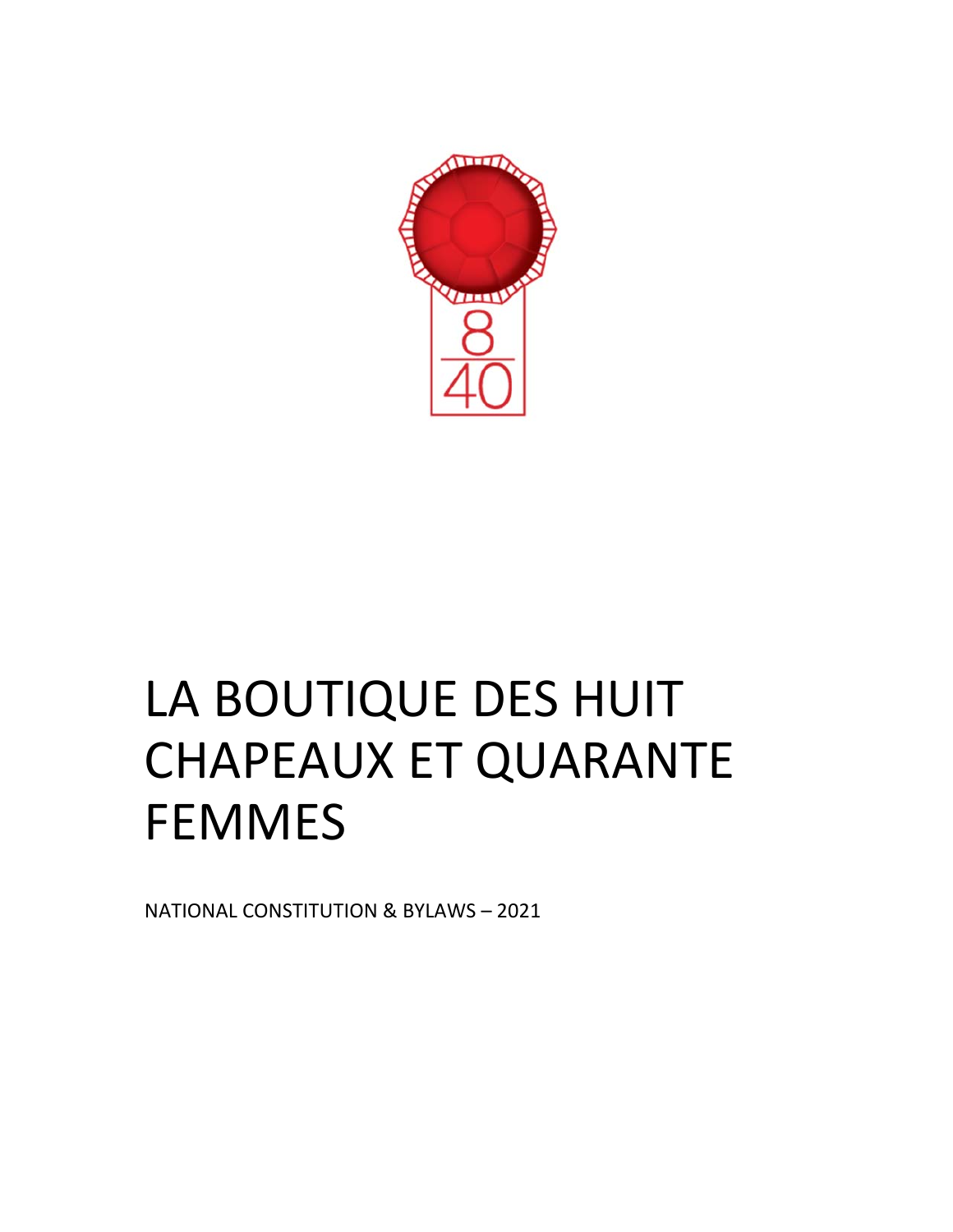# **LA BOUTIQUE DES HUIT CHAPEAUX ET QUARANTE FEMMES**

# **NATIONAL CONSTITUTION**

# **ARTICLE I NAME**

The name of this organization shall be La Boutique des Huit Chapeaux et Quarante Femmes.

# **ARTICLE II OBJECT**

The object of this organization is:

- 1. Fun and Fellowship to provide wholesome relaxation for its partners.
- 2. Service such service to be concerned with the prevention and control of all lung and respiratory disease(s) in children.

## **ARTICLE III PARTNERSHIP**

Partnership shall be limited to mothers, wives, daughters, daughters-in-law, sisters, grandmothers, granddaughters, nieces, great-grandmothers and great great-grandmothers, to include step or adopted, of active duty or honorably discharged United States Military Service members or female service members themselves, past, present and future, who are at least 18 years of age.

## **ARTICLE IV NATIONAL OFFICERS**

**Section 1**. La Boutique National shall have the following national officers: Le Chapeau National, Le Demi Chapeau National, four National Division Les Demi Chapeaux, National La Secretaire/Caissiere, L'Archiviste Nationale, L'Aumonier National, and La Concierge National.

**Section 2.** La Marche Nationale shall elect the following term limited officers: Le Chapeau National, Le Demi Chapeau National, four National Division Les Demi Chapeaux, L'Archiviste Nationale, L'Aumonier National, and La Concierge National. Each National Division Demi Chapeau shall serve without seniority and shall be elected from each Division. Such officers shall serve for one (1) term or until their successors are elected; a term shall start upon adjournment of La Marche Nationale at which they were elected and end at the adjournment of the following National La Marche.

**Section 3***.* The National La Secretaire/Caissiere may serve an unlimited number of terms and shall be confirmed by Le Pouvoir National at National La Marche.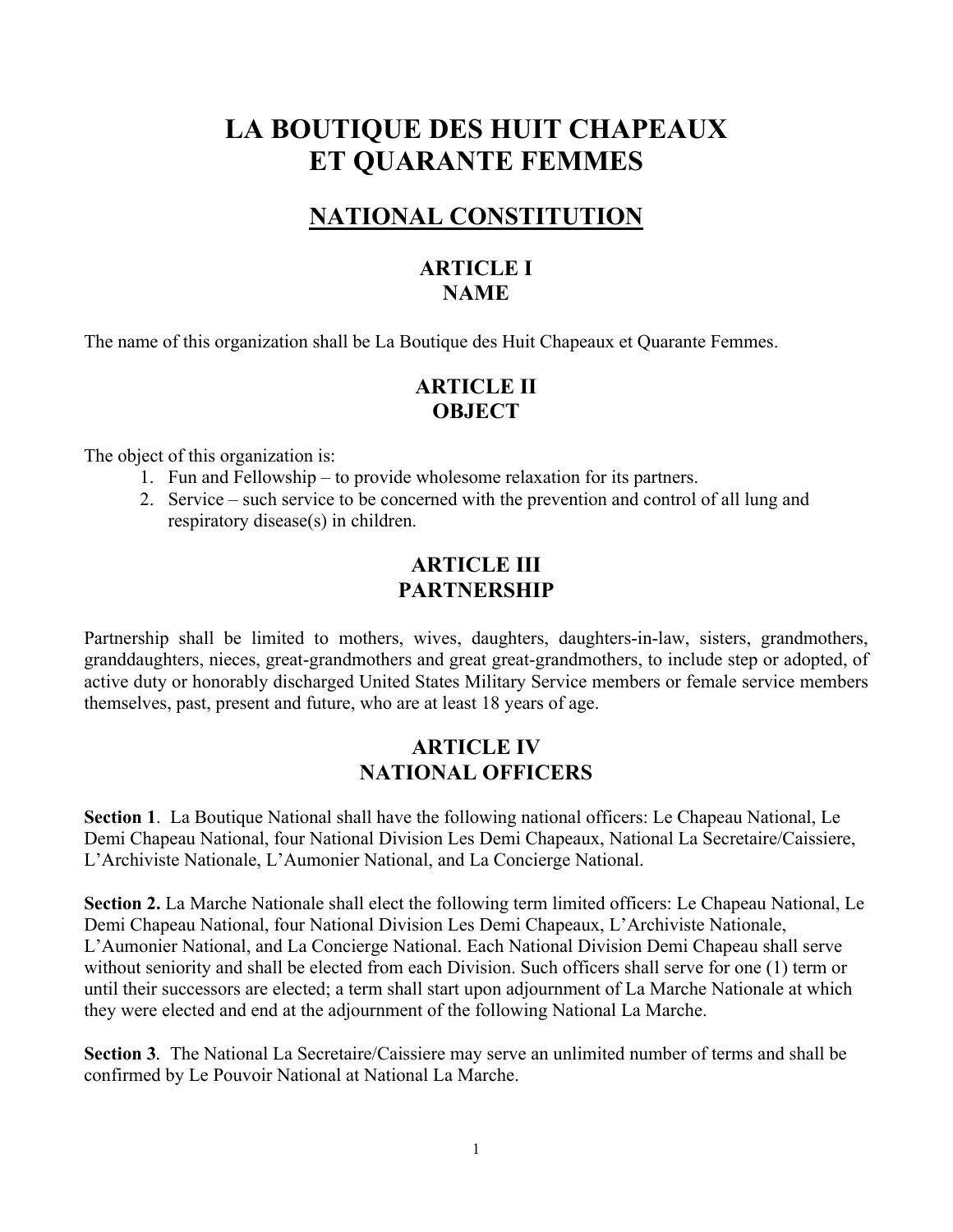## **ARTICLE V BOARD OF DIRECTORS**

The Board of Directors of the Corporation shall be the members of Le Pouvoir National.

## **ARTICLE VI MEETING**

A meeting of the Board of Directors (Le Pouvoir National) shall be held at the close of the fiscal year at the time of La Marche Nationale.

### **ARTICLE VII AMENDMENTS**

Amendments to the Articles of Incorporation shall first be adopted by the Board of Directors (Le Pouvoir National) after which they shall be submitted to La Marche Nationale. Ten days notice shall be given. Any amendments so voted by La Boutique Nationale shall be filed in triplicate with the Secretary of State in which the organization is registered.

The Constitution may be amended at any La Marche Nationale by two-thirds vote of the registered delegates present and voting; provided that all suggested amendments have been considered by Le Pouvoir National at a meeting prior to La Marche Nationale, and that copies of the proposed amendments shall have been made available to delegates before the time of the meeting at which the vote is to be taken on the amendments; and provided further that all such proposed amendments are in the hands of the Constitution and Bylaws Chairman not less than twenty-five days prior to La Marche Nationale.

Adopted this 15th day January 2021 by Le Pouvoir National.

House Keeping on 15<sup>th</sup> day January 2021 by Le Pouvoir National

**Denise Bossetti** National Constitution & Bylaws Chairman

Sandra Winchester La Secretaire-Caissiere Nationale

Diane Spehcer

Le Chapeau National

berkel Lila Speckels

L' Avocate National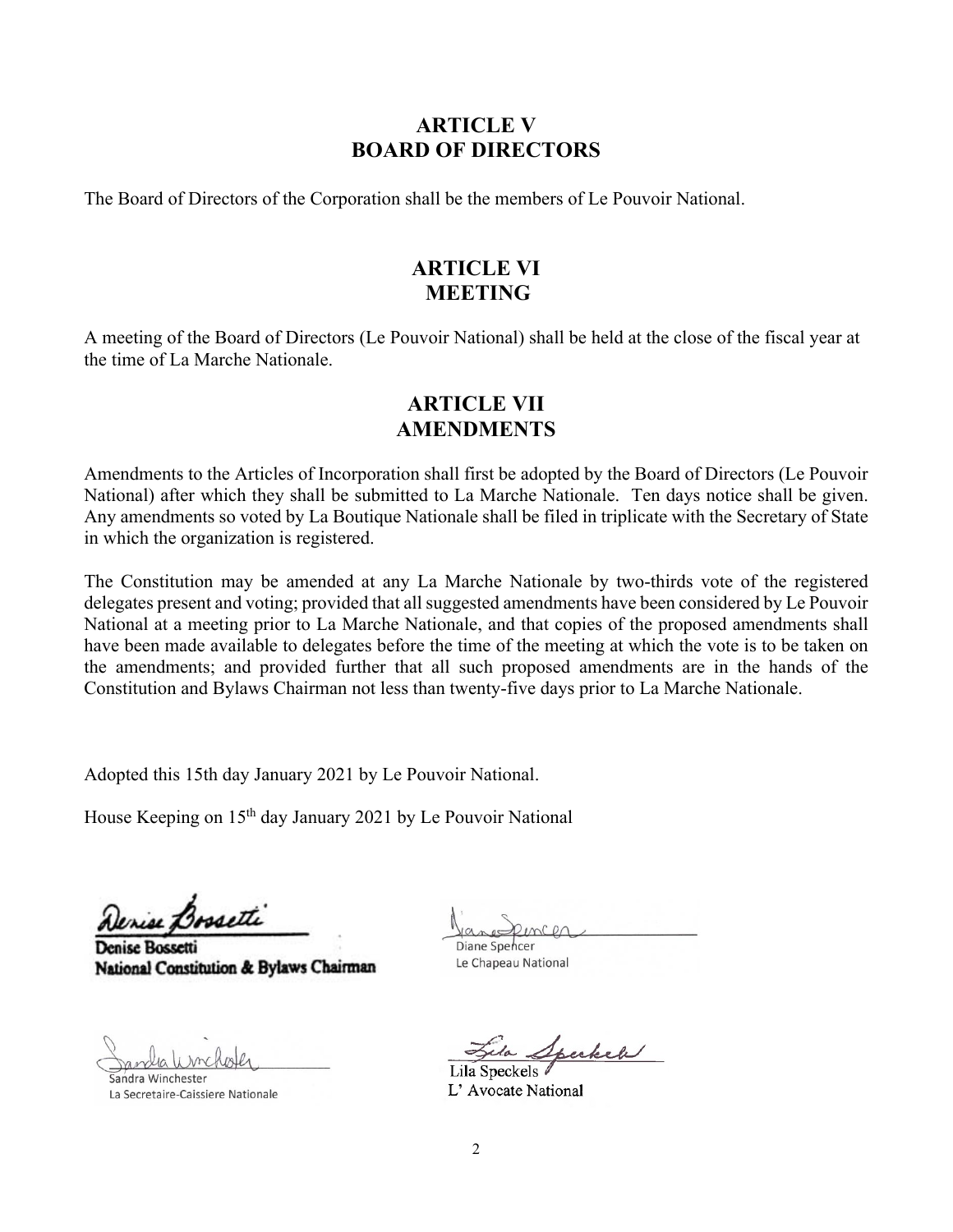# **NATIONAL BYLAWS**

## **ARTICLE I ORGANIZATION**

- **Section 1.** La Boutique shall be organized into Les Departementaux Salons, which shall in turn be organized into Les Petits Salons.
- **Section 2.** Le Pouvoir Departemental shall have the authority to decide the bounds of Les Petits Salons in counties within its jurisdiction.

## **ARTICLE II PARTNERSHIP**

**Section 1.** There shall be one class of members - Active - and members shall be called Partners.

- **Section 2.** All Partners in La Boutique shall be known as Les Chapeaux Americains and all eligible non-partners shall be known as Les Chapeaux Etrangers.
- **Section 3.** The Partners in a Petit Salon may select any eligible person for partnership. The vote on partnership shall be by ballot and requires a two-thirds vote in favor by those eligible voters present and voting. The Partnership vote may take place at the initial meeting at which a Partner candidate's name is presented.
- **Section 4.** Per capita dues are due at the beginning of each fiscal year (August 1<sup>st</sup>) and a Partner shall be declared in arrears as of December  $31<sup>st</sup>$  of any year unpaid and all privileges suspended automatically. A courtesy reminder letter may be sent from a Petit Salon to encourage payment.
	- **(a)** For reinstatement and continuous years of service, payment of all back dues must be made in full. If more than three years delinquent, a new application and proof of veteran affiliation must be submitted and a vote taken per Section 3.
- **Section 5.** No invitation shall be re-issued to an Etranger rejected by Le Salon, or to an Etranger who has declined an invitation, within one year after such rejection or declination.
- **Section 6.** No partner shall be entitled to full partnership privileges, nor shall she receive an Eight and Forty Partnership card until she has been obligated into La Boutique. There shall be a thirtyday limit for Etrangers to accept an invitation to join a Le Petit Salon.
- **Section 7.** No partners shall be initiated at La Marche Departementale unless request for initiation has been filed with La Secretaire Departementale, properly executed by Le Chapeau and La Secretaire of Le Petit Salon requesting the initiation.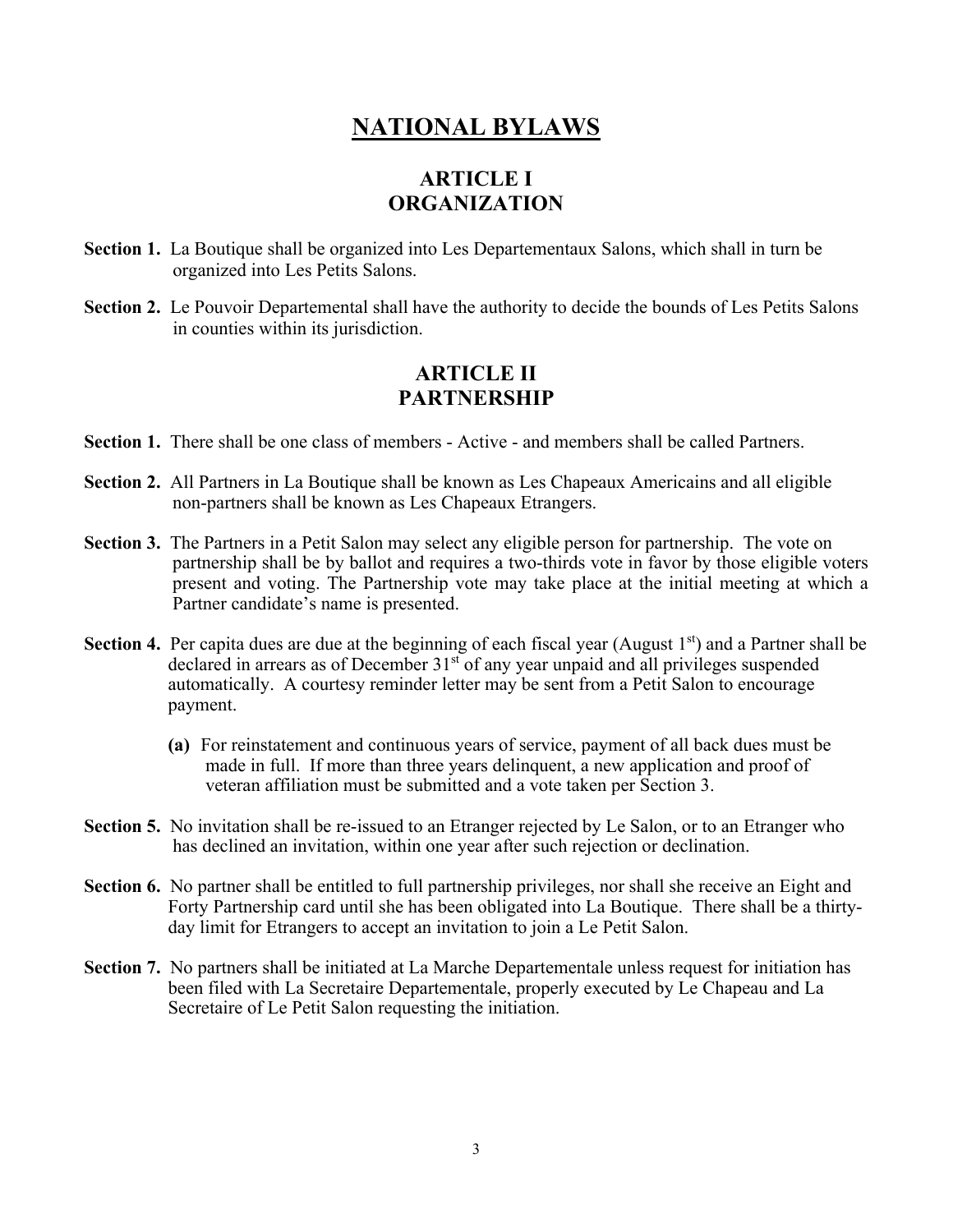# **ARTICLE III LES SALONS DEPARTEMENTAUX**

- **Section 1.** Les Salons Departementaux, composed of Les Petits Salons within their respective areas, shall be chartered by Le Pouvoir National upon receipt of the proper forms and Charter fee.
	- **(a)** Petit Salons that fail to maintain the ten (10) paid Partners required to keep their Charter may transfer Partnership to their Departemental. All assets and records must be turned in to their Departemental La Secretaire as well as their Charter.
	- **(b)** Petit Salons must notify National La Secretaire that they are surrendering their charter as well as their EIN number.
- **Section 2.** Each Departemental shall have the same officers as are provided in these Bylaws, except the officers of Les Demi Chapeaux may be a minimum of two, to be known as Le Demi Chapeau Premier and Le Demi Chapeau Deuxieme. The office of La Secretaire-Caissiere may be separated if it is deemed advisable.
	- (a) Elective officers of Les Salons Departementaux may succeed themselves.
	- (b) In the event a Le Chapeau Departemental is elected for another consecutive term, Le Pouvoir National member then serving would be retained in office, and the re-elected Le Chapeau Departemental continues to serve as Alternate Le Pouvoir.
	- (c) The Le Pouvoir National members representing Les Salons Departementaux shall take office upon adjournment of La Marche Nationale. If the Le Pouvoir member expires or resigns her partnership, her alternate the incoming Le Chapeau serves. No other person may serve as Le Pouvoir until an election is held.

#### **Section 3.** Constitution and Bylaws

- (a) Each NEW Departemental shall submit three copies of their new Constitution and Bylaws, with four signature pages, directly to L'Avocate Nationale for initial approval.
	- 1. The National L' Avocate upon approval shall send 2 copies and 4 signature pages to the National Constitution and Bylaws chairman for final approval and to have signature pages all signed.
	- 2. The Constitution and Bylaws chairman after approval shall have all signatures signed and will send a signature page back to the L' Avocate, a copy and a signature page to the National office of the Secretaire-Caissiere and one signature page to the new Departemental.
- (b) A copy of said Constitution and Bylaws, with signature page shall be maintained in National Headquarters Office.
- (c) Any changes to Departementaux Constitution and Bylaws shall be made any time during the year, but not submitted to National within 30 days before and after La March National.
- (d) Three copies and 4 signature sheets of the changed Constitution and Bylaws shall be sent to the National chairman of the Constitution and Bylaws Committee for approval.
	- 1. The National Constitution and Bylaws chairman shall upon approval have all signature sheets signed.
	- 2. The chairman will then send one copy with signature sheet to the L' Avocate National, another copy with signature sheet to the National Office of the Secretaire-Caissiere and return one signature page to the Departemental.
- (e) These may be completed and saved with electronics means with the consent of the Departemental officer and the National Constitution and Bylaws chairman.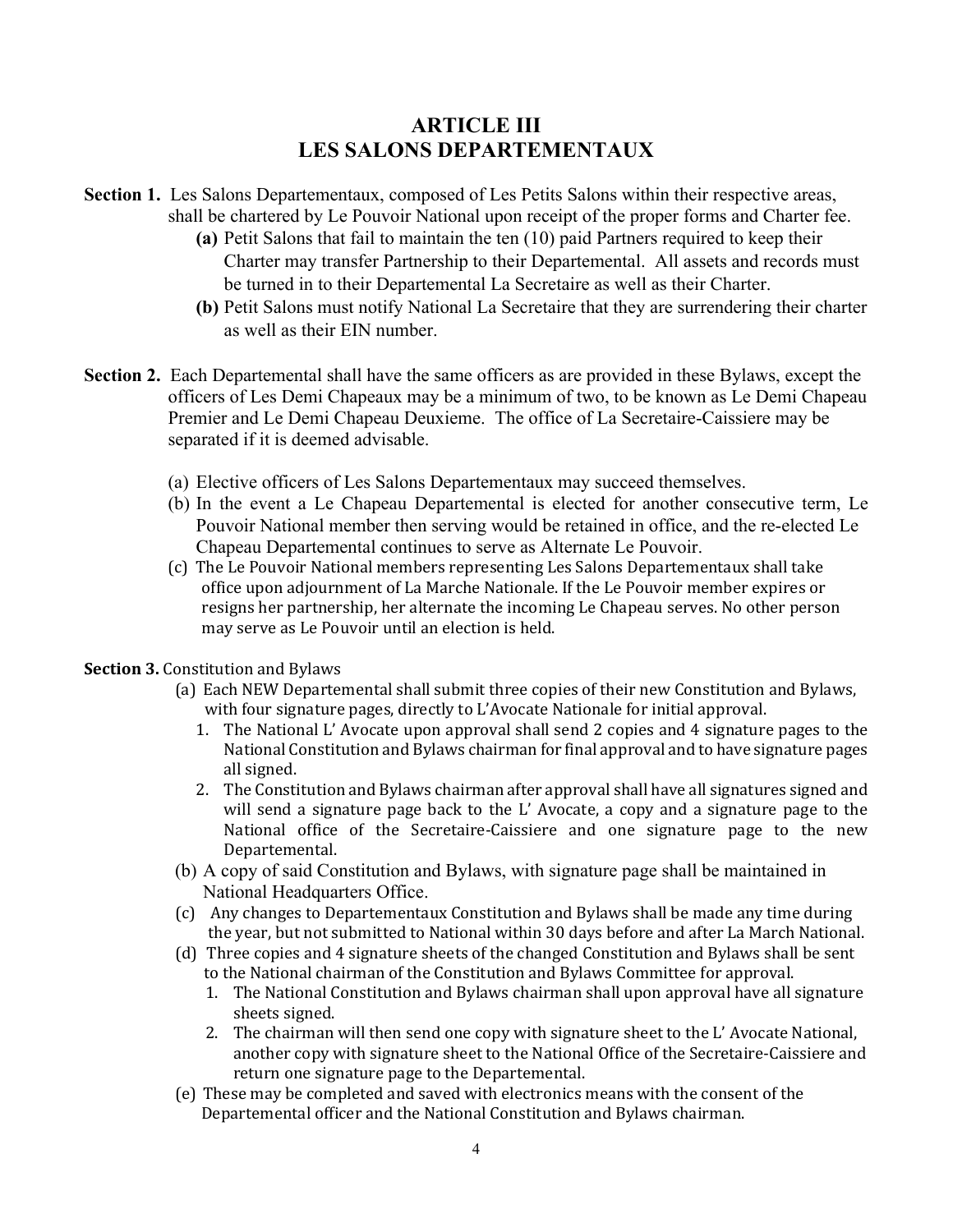- **Section 4.** Dues and Partnership Cards:
	- **(a)** Annual partnership cards shall be distributed by Les Secretaries Departementaux to Les Petits Salons on the basis of previous year's partnership and are to be given to a Partner upon receipt of her Partnership dues.
	- **(b)** La Secretaire Departementale shall remit all National dues and assessments to Le Salon National within thirty (30) days after receipt from Les Petits Salons.
- **Section 5.** La Marche Departementale shall be held at least thirty (30) days prior to La Marche Nationale.
- **Section 6.** Installation of Le Departemental officers shall be held prior to La Marche Nationale and shall take effect at close of La Marche Departementale except Departemental Pouvoir. **(a)** Newly elected/appointed names of Officers and chairmen with addresses, zip codes, e-mail addresses when available, and phone numbers be sent to the National Office of the La Secretaire Nationale thirty (30) days prior to La Marche Nationale. **(b)** Names and addresses of appointed officers and committee chairmen for Le Salon Departemental shall also be sent to the corresponding National Officers and committee chairmen within 10 days after publication of their names in The Hat Box.
- **Section 7.** Le Chapeau Departemental or L'Avocate Departementale shall send request for official opinions by Partners to L'Avocate Nationale after first being cleared through them.
- **Section 8**. Representation at La Marche Departementale shall be three (3) delegates for the Charter, and one additional delegate for each fifty (50) partners, or major fraction thereof, from each Le Petit Salon.

## **ARTICLE IV LES PETITS SALONS**

- **Section 1.** Les Petits Salons shall be chartered by Le Pouvoir National upon the receipt of the Charter application properly executed and accompanied by the charter fee, per capita dues, individual partnership applications, and remittance blanks. Le Chapeau Departemental and La Secretaire Departementale shall sign all applications for Charters for Les Petits Salons.
- **Section 2.** A minimum of ten (10) new partners shall be required to Charter a Le Petit Salon. The minimum partnership of a Le Petit Salon shall be at all times not less than ten (10) partners to retain its Charter. At any time, there shall not be a limited number of Partners within a Salon.
- **Section 3.** Le Pouvoir National may suspend or revoke the charter of a Le Petit Salon, which violates the National Constitution and Bylaws, or any specified action of La Marche Nationale or Le Pouvoir National.
- **Section 4.** Disbanding/Charter Surrender
	- **(a)** A letter, with delivery confirmation, must be sent to all Partners in good standing of a Le Petit Salon before action is taken to disband and a time limit established for those who wish to transfer to another Petit Salon.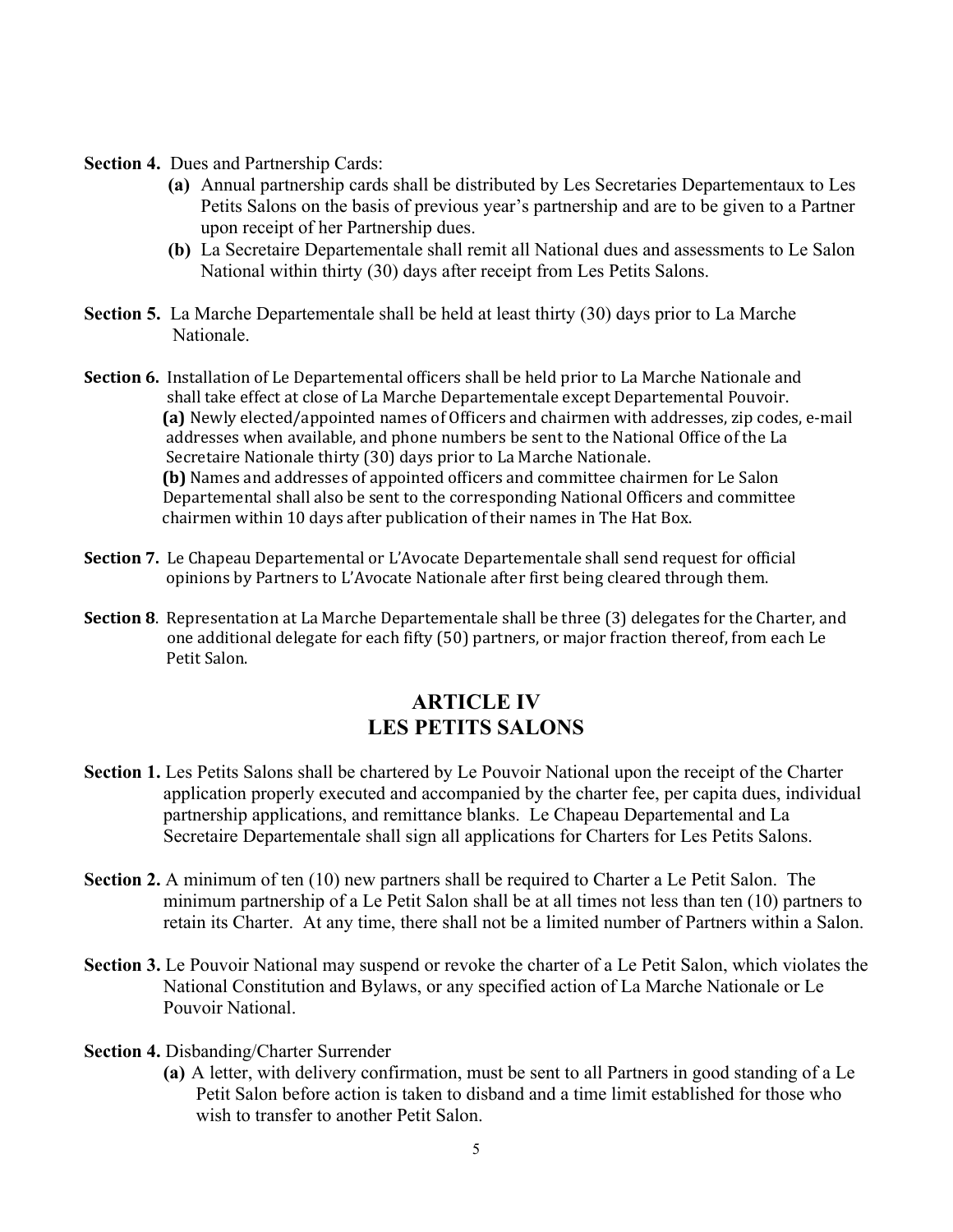- **(b)** If transferring within one year after the surrender or revocation of Charter and the current dues are not paid; a partner may pay the one year in arrears to Le Petit Salon into which she transfers.
- **(c)** When a Le Petit Salon ceases to function or its charter has been revoked or canceled, the Charter and all records and funds shall be forwarded immediately to the respective La Secretaire-Caissiere Departementale.
- **Section 5.** No person, at any time, may be a Partner of more than one Le Petit Salon.
- **Section 6.** A Partner in good standing may be voted into Partnership in Le Petit Salon of her choice. If accepted into Partnership, the transfer shall originate in Le Petit Salon to which the Partner is transferring.
- **Section 7.** Pouvoir Members/Officers

**(a)** Le Petit Chapeau shall automatically become Le Departmental Pouvoir member at the expiration of their term of office. The alternate member shall be the duly elected Le Petit Chapeau. There shall be no elected Le Departemental Pouvoir members in Le Petit Salon. Le Petit Chapeau in office at the time of organization of a new Le Petit Salon is Le Departemental Pouvoir member.

- **(b)** Les Petits Salons may have an elected nominating committee.
- **(c)** Elected officers of Les Petits Salons may succeed themselves.
- **(d)** In the event a Le Petit Chapeau is elected for more than one consecutive term, Le Departemental Pouvoir member then serving would be retained in office, and the reelected Le Petit Chapeau continues to serve as Alternate Pouvoir member.
- **(e)** Le Petit La Secretaire shall issue annual Partnership cards to Partners upon receipt of dues and remit to La Secretaire Departementale within thirty (30) days.
- **Section 8.** The Constitution and Bylaws in each Le Petit Salon shall, on all points, conform to the Constitution and Bylaws of the National organization. A copy of the amendments to the Constitution and Bylaws of each Le Petit Salon shall be sent annually to the chairman of Le Departemental Constitution and Bylaws Committee. A copy shall be filed with La Secretaire Departementale and a copy with L'Avocate Departementale and a copy with Le Departemental Constitution and Bylaws Chairman. These copies shall be given to succeeding officers and chairman.

## **ARTICLE V LE POUVOIR NATIONAL**

- **Section 1.** Quorum: Fifty per cent (50%), exclusive of Les Chapeaux National Passé and Chairmen of standing committees, shall constitute a quorum of Le Pouvoir National.
- **Section 2**. Between Les Marches National, Le Pouvoir National shall serve as the governing body of the organization with fiduciary, policy, and other responsibilities for the organization.
- **Section 3**. This body shall be composed of the National Officers, Chairmen of National standing committees, all Les Chapeaux National Passé in good standing (who shall be members for life), and Le Pouvoir Member or her alternate from each Salon Departemental. Le Chapeau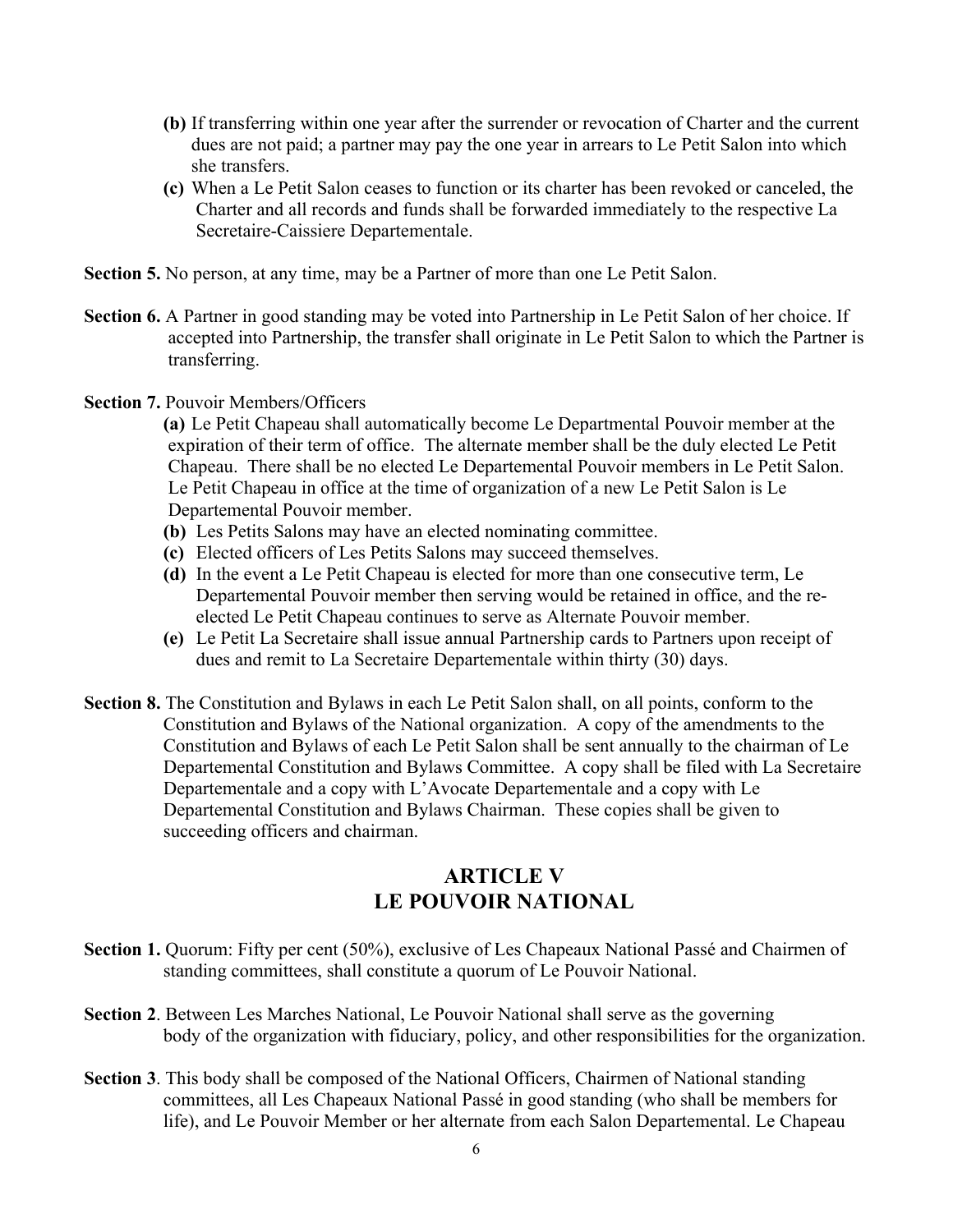Departemental shall automatically become Le Pouvoir National member at the expiration of her term of office, but does not serve in this capacity until adjournment of La Marche Nationale. The alternate Pouvoir member shall be the duly elected Le Chapeau Departemental.

- **Section 4.** Term of Office: The Le Pouvoir National members representing Les Salons Departementaux shall take office upon adjournment of La Marche Nationale. If Le Pouvoir member expires or resigns her partnership her alternate serves. If she expires or resigns, then Le Demi Chapeau Premier assumes the office. No other person may serve as Le Pouvoir until an election is held.
- **Section 5.** Time and Place of Meeting: Le Pouvoir National shall meet at the place of La Marche Nationale prior to La Marche Nationale and immediately following it.
	- **(a)** Le Chapeau National may call a Pouvoir or special meeting.
	- **(b)** Le Chapeau National shall call a special meeting of Le Pouvoir National upon the written request of not less than 25 Partners.
	- **(c)** In the event the Pouvoir and Le Chapeau are not present at Pouvoir, the next ranking officer or a Partner selected from the Departemental's delegation, shall be allowed the honor of casting their vote.
- **Section 6.** All National Pouvoir Officers and Chairman may have up to 15 days to complete changes made to their program before passing, it to the new officer or chairman. These changes must be documented and completed.

## **ARTICLE VI MEETINGS**

- **Section 1.** The legislative body of La Boutique Nationale shall be La Marche Nationale, which shall be held and for the purpose of electing officers, receiving reports and transacting such other business as brought before it. This will be held in the home state of Le Chapeau National or state of her choice.
- **Section 2.** Quorum: A quorum shall exist at La Marche Nationale when a majority of Les Salons Departementaux are represented.
- **Section 3.** Representation at La Marche Nationale shall be by Les Salons Departementaux.
	- **(a)** Each Le Salon Departemental shall be entitled to five (5) delegates.
	- **(b)** Each Salon Departemental shall be entitled to one (1) additional delegate for each five hundred (500) Partners or major fraction thereof.
	- **(b)** Current dues for all delegates, alternates and delegates in their own right shall be into National Headquarters not less than 30 days prior to La Marche Nationale.
	- **(c)** Delegates and alternates shall be elected by Les Departementaux at their Marche not less than thirty (30) days before La Marche Nationale.
	- **(d)** Delegate-strength fees must be paid in full regardless of the number attending or not attending.
- **Section 4.** Delegates-at-Large: Delegates-at-large shall cast their votes with their respective Departemental.

**(a)** Les Chapeaux National Passé shall be delegates-at-large for life providing they remain in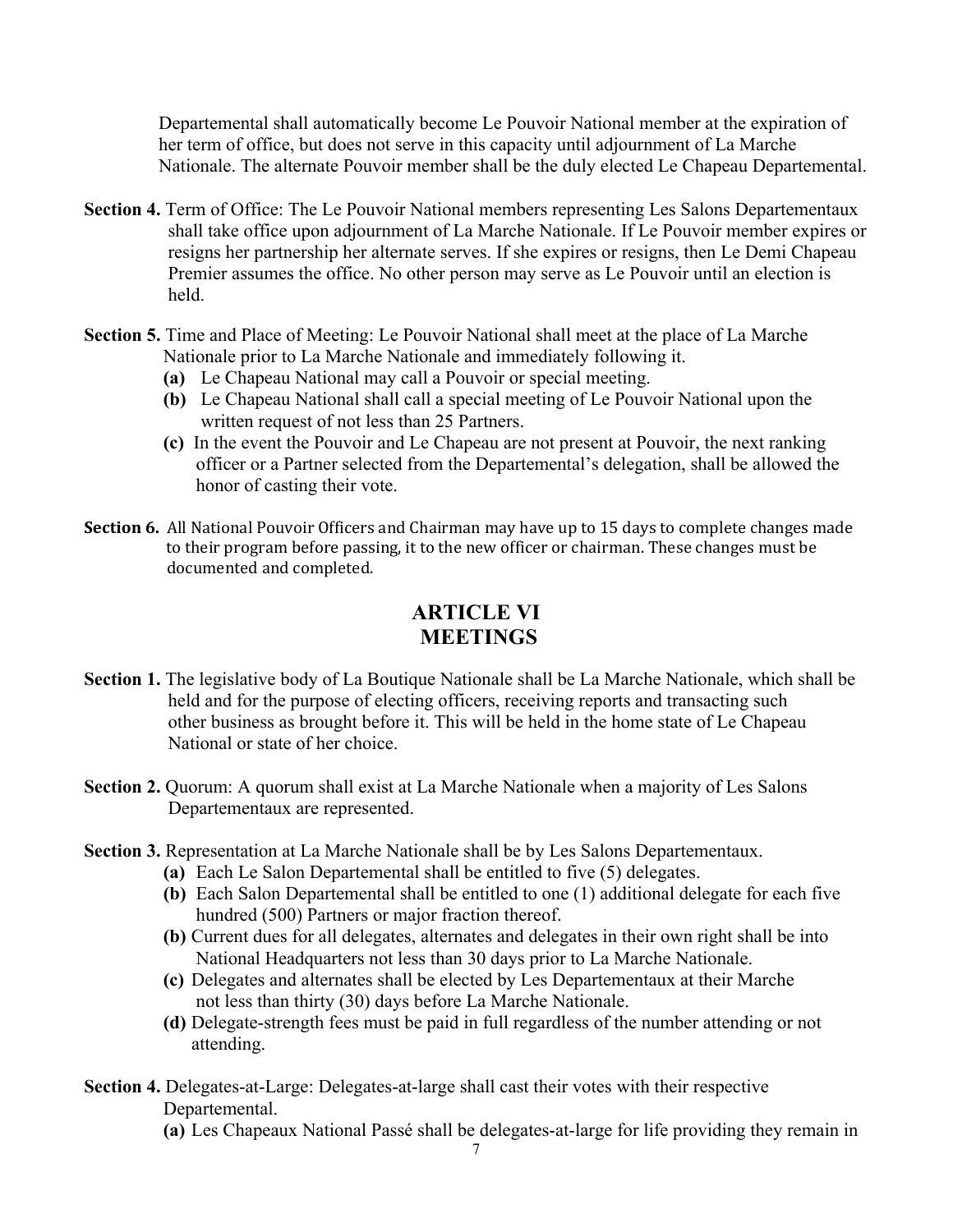good standing within their Petit/Departemental Salons.

- **(b)** National Officers, Chairmen of Standing Committees and National Pouvoir members are delegates-at-large during their term of service.
- **(c)** Le Pouvoir members and delegates **ONLY** are entitled to alternates. If Le Pouvoir member or alternate is not present, no vote can be cast for them.
- **(d)** Only **ONE** vote may be cast per Partner regardless of how many titles, offices or chairmanships she holds.
- **(e)** Le Pouvoir, National Officer or National Chairman shall cast her vote as Le Pouvoir member.
- **Section 5.** Voting: Each delegate whose registration fee is paid shall be entitled to one vote.
	- **(a)** An absent delegate's vote shall be cast by the majority of the delegates from her Salon Departemental.
	- **(b)** If only one delegate or alternate is in attendance from a Departemental, she may cast the total number of elected delegates votes for which the registration fee has been paid.
	- **(c)** Any delegates-at-large must relinquish her vote as such and receive authorization from La Marche Departementale to represent Le Departemental in the event no elected delegates or alternates are in attendance.
- **Section 6.** Notice of meetings: The Call for La Marche Nationale shall be published in the Spring Issue of The Hat Box or by mailing to Departementaux Secretaires for dissemination if space is limited in publication.

**Section 7**. Emergencies

(a). In the case of a national emergency, state emergency, or any type of event (man-made or natural) that could potentially put members in danger La Chapeau National, with the consent of the majority of Le Pouvoir National, may order that elections be held by mail or electronically.

(b). In the case of a national emergency, state emergency, or any type of event (man-made or natural) that could potentially put members in danger, La Chapeau National, with the consent of Le Pouvoir National, may order that an electronic meeting be held as a substitute for a regular, National Pouvoir, or special meeting.

# **ARTICLE VII NATIONAL OFFICERS**

- **Section 1.** Elective Officers: La Marche Nationale shall elect, Le Chapeau National, Le Demi Chapeau National, four Les Demi Chapeaux National-Divisional, L'Archiviste Nationale, L'Aumonier National and La Concierge Nationale.
- **Section 2.** There shall be four Divisions comprised of Departementaux within each Division. The Divisions are Central, Eastern, Southern and Western as designated by Nationale. Each Division shall elect one Demi Chapeau from within its sphere and she shall serve without seniority.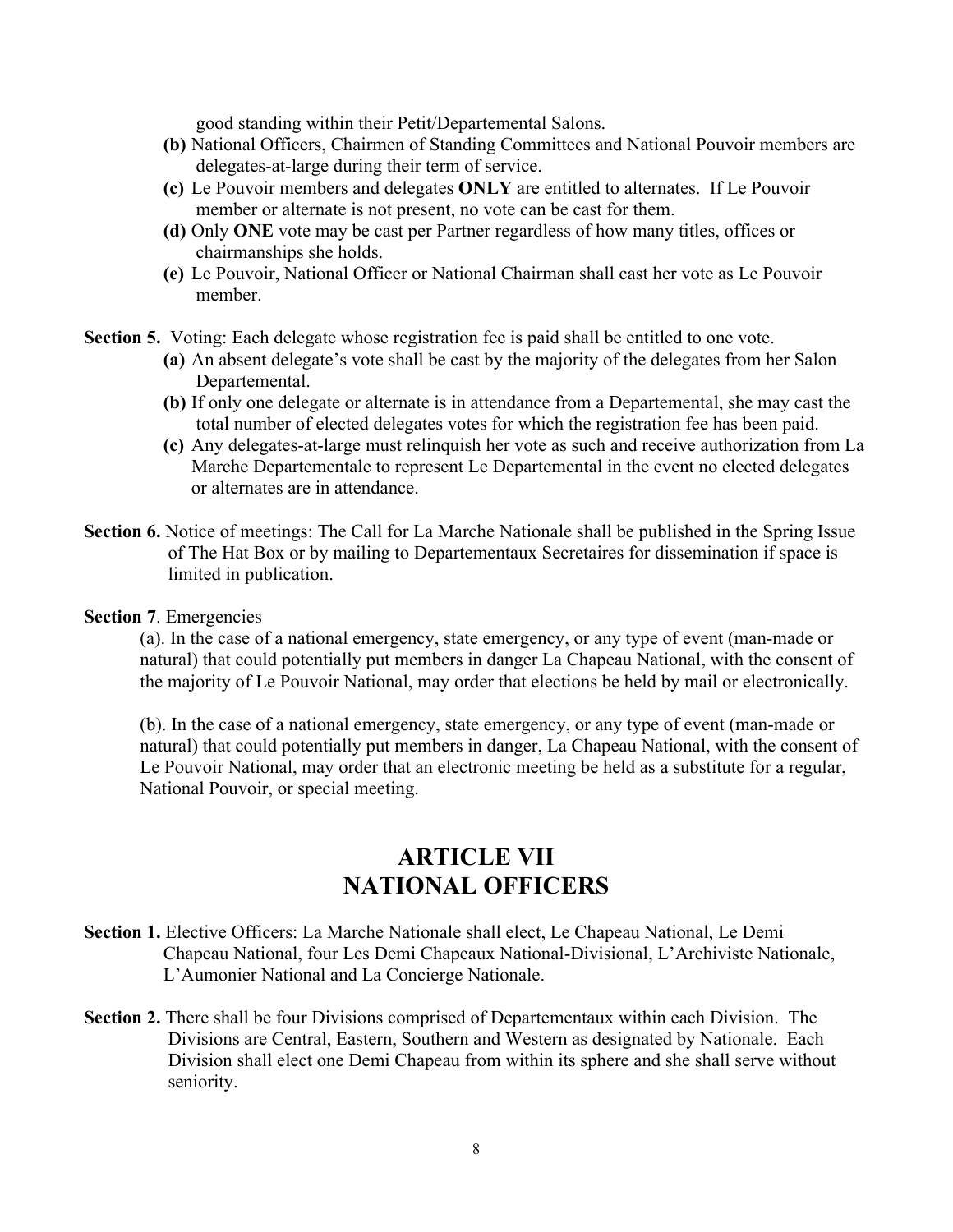**Section 3.** Appointive Officers. Le Chapeau National shall appoint La Secretaire-Caissiere Nationale and L'Avocate Nationale. They shall be ratified by Le Pouvoir National.

## **ARTICLE VIII NOMINATION AND ELECTION**

- **Section 1.** Nominations shall be made from the floor and no one shall be nominated whose consent to serve has not been previously obtained. A plurality vote shall elect. Where there are two or more candidates for any office, the election for that office shall be by ballot.
- **Section 2.** Le Pouvoir National shall fill any vacancy in office occurring between Les Marches National.
- **Section 3.** All National Officers, Le Pouvoir National members and members of Standing Committees must be in good standing in their respective Les Petits Salons or Les Salons Departementaux to hold office.
- **Section 4.** No National Officer shall be eligible for re-election to the same office.

#### **Section 5.** Candidate for National Office

(a) Candidate for National Office shall be presented in nomination by a delegate from her Le Departemental.

(b) If no delegate is present from her Departemental, although endorsed, then the

candidate can be presented in nomination by a delegate from another Departemental.

(c) The nomination must be in full accord with the wishes of the delegates present and voting if candidate has not had the endorsement of her own Departemental.

# **ARTICLE IX DUTIES OF OFFICERS**

**Section 1.** Le Chapeau National:

 It shall be the duty of Le Chapeau National to preside at all meetings of La Marche Nationale and Le Pouvoir National; she shall appoint members of all standing Committees.

 She shall be an ex-officio member of all committees, and shall perform such other duties as are usually incidental to the office.

#### **Section 2.** Le Demi Chapeau:

- **(a)** In the absence of Le Chapeau National at a meeting of the organization, it shall be the duty of Le Demi Chapeau National to be the presiding officer. In the absence of both Le Chapeau National and Le Demi Chapeau National, a chairman pro-tem shall be elected.
- **(b)** In the event Le Chapeau National is unable to make official visits, she may authorize Le Demi Chapeau National to be her official representative. Le Demi Chapeau National shall not attend any functions in an official capacity unless authorized to do so by Le Chapeau National. Attendance to her Le Departemental, Le Pouvoir and La Marche being the exception. She shall assume such other duties as assigned to her by Le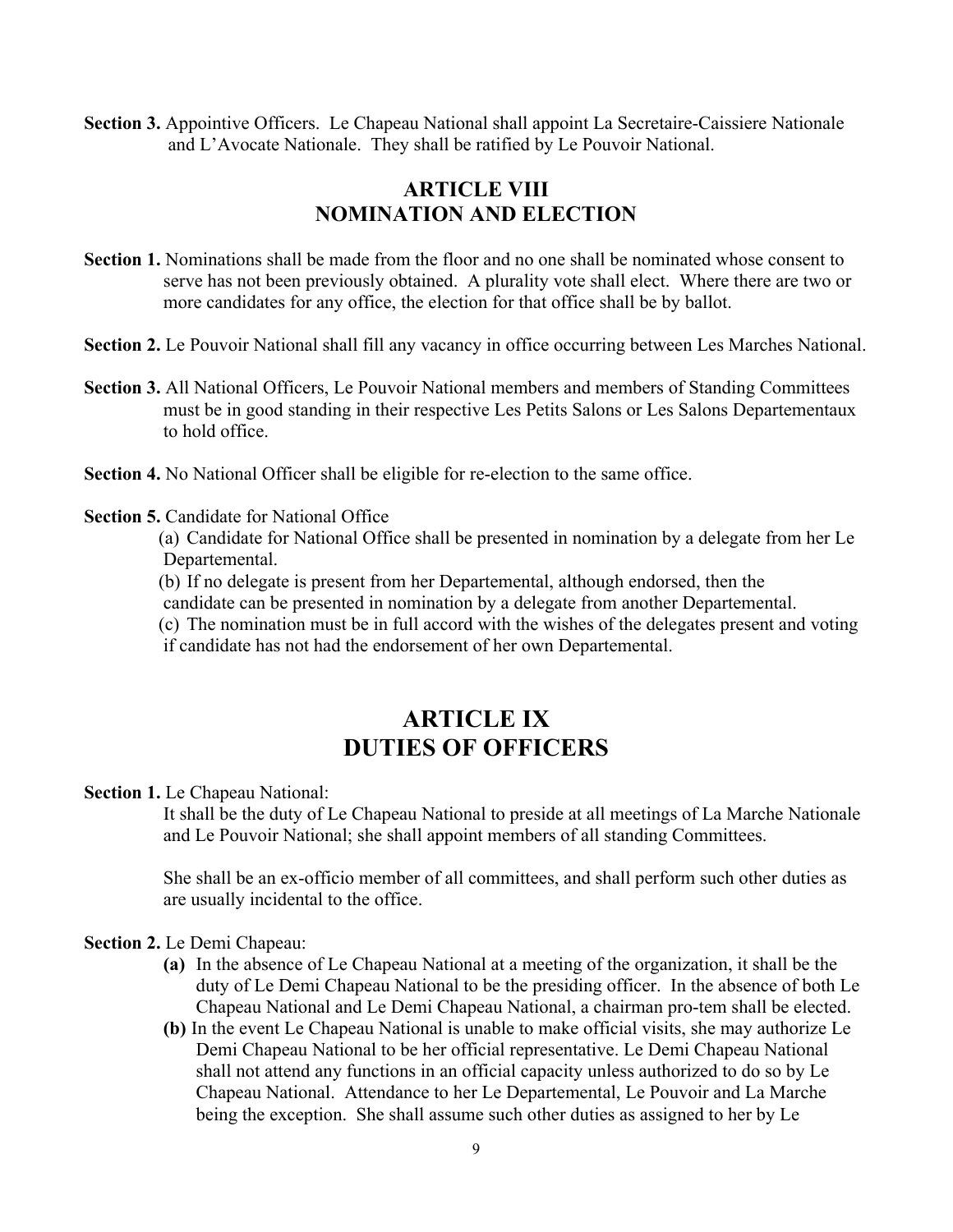Chapeau National.

**(c)** In the event of a vacancy in the office of Le Chapeau National through death or resignation, Le Demi Chapeau National shall become Le Chapeau National and assume the duties of the office. If the unexpired term of office for Le Chapeau National is less than six months, the person assuming her office shall be eligible for election by regular process to the office of Le Chapeau National.

#### **Section 3.** Les Demi Chapeaux National-Divisional:

 It shall be the duty of Les Demi Chapeaux National-Divisional to act as a representative of Le Chapeau National on all matters referred to them by her, and to be the advisory heads of their respective Divisions, keep in touch with all Les Salons Departementaux within their respective Divisions, create a closer cooperation and keep the National Organization informed as to their activities. She shall perform such other duties as may be incidental to the office.

#### **Section 4.** La Secretaire-Caissiere Nationale:

 It shall be the duty of La Secretaire-Caissiere Nationale to arrange for the recording of the proceedings of La Marche Nationale and Le Pouvoir National, and to keep all records of the National Organization.

- **(a)** She shall be custodian of the funds of the National Organization and shall sign all checks and pay bills approved by the Finance Committee. She shall render a monthly statement to Le Chapeau National and to the Finance Committee.
- **(b)** She shall maintain current master Partnership list and submit monthly Partnership reports to Le Chapeau National, Finance Chairman and Partnership Chairman.
- **(c)** She shall handle all emblems and supplies.
- **(d)** She shall, each year, file an annual report with the Secretary of State in which the organization is registered, the Internal Revenue Service and such other authorities as required.
- **(e)** She shall make hotel arrangements for Chapeau Days in Denver, Colorado and La Marche Nationale in the home state, or state of choice, of Le Chapeau National. Necessary trip expenses to be paid from Chapeau Days and La Marche Nationale budgets.
- **(f)** She shall perform such other duties as may be assigned to her by Le Chapeau National.

#### **Section 5.** L'Archiviste Nationale:

 It shall be the duty of L'Archiviste Nationale to compile the historical records of the National Organization and to make a report to La Marche Nationale. She shall perform such other duties as may be assigned by Le Chapeau National.

#### **Section 6. L'Aumonier National:**

 It shall be the duty of L'Aumonier National to offer prayer at the opening of each session of La Marche Nationale, to have charge of the memorial service and to perform such other duties as Le Chapeau National may direct.

#### **Section 7.** La Concierge Nationale:

It shall be the duty of La Concierge Nationale to advance and retire the Colors and perform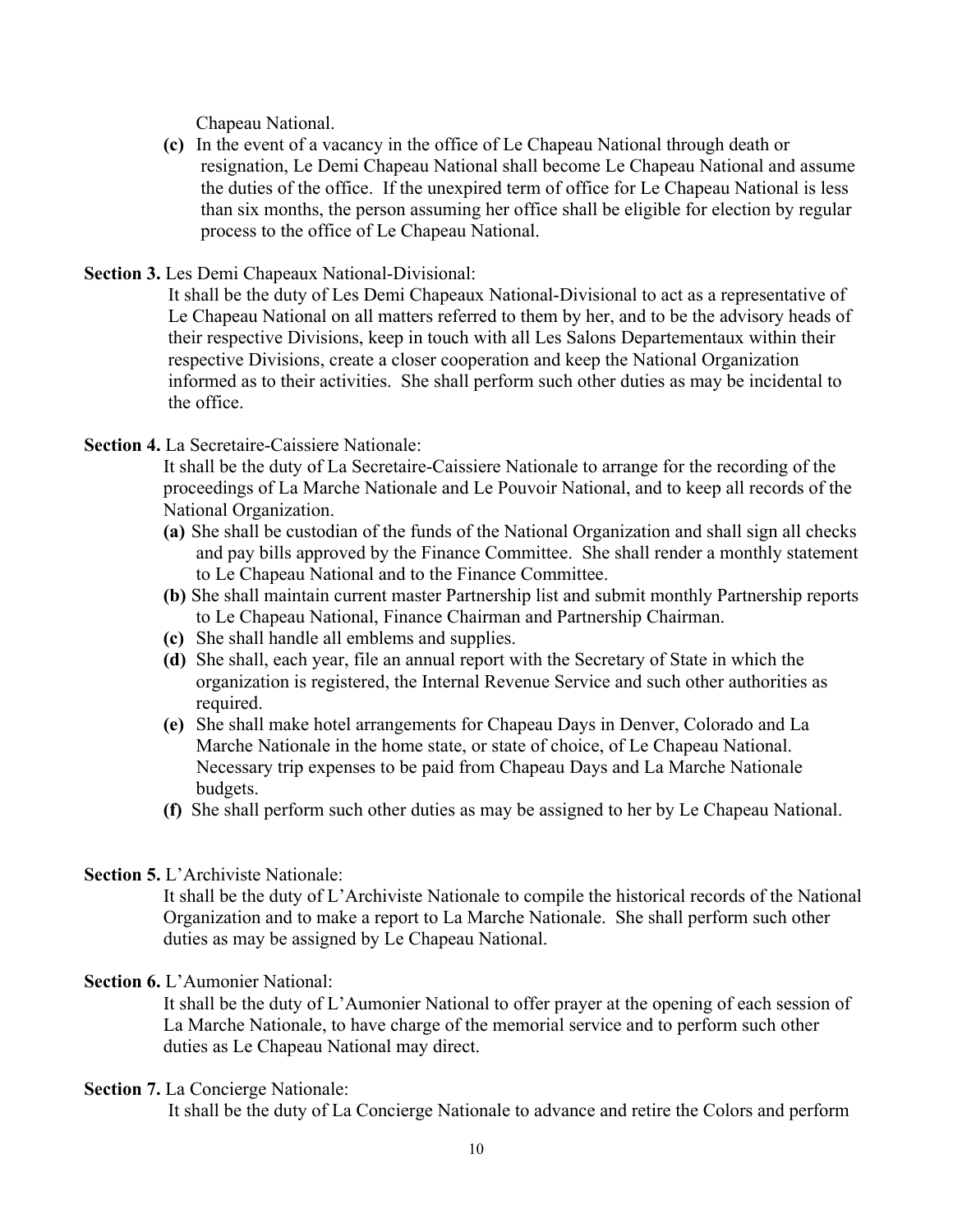such other duties as Le Chapeau National may direct.

**Section 8.** L'Avocate Nationale:

 It shall be the duty of L'Avocate Nationale to act as legal advisor to Le Chapeau National, and to render official opinions. She shall serve as Parliamentarian at Le Pouvoir National and La Marche Nationale.

# **ARTICLE X COMMITTEES**

#### **Section 1. Standing Committees:**

 Le Chapeau National shall appoint the following Standing Committees: Advisory, Awards, Children and Youth, Constitution and Bylaws, Finance, Handbook, Hat Box, Leadership, Nurses Scholarship, Partnership, Public Relations, Ritual and Emblem and Fun and Fellowship.

- **(a)** Le Pouvoir National shall ratify all appointments.
- **(b)** The Awards, Constitution and Bylaws, Handbook, Leadership, Public Relations, and Ritual and Emblem Committees shall each be composed of three members.
- **(c)** The Children and Youth, Nurses Scholarship and Partnership Committees shall have a Chairman, a Vice-Chairman and a Division Chairman from each of the four Divisions.
- **(d)** The Hat Box Editor is responsible for the compiling of the Annual Book of Reports.

#### **Section 2.** Children and Youth Committee:

 The Children and Youth Committee shall have the responsibility for the direction of the Eight and Forty Service program which is all lung and respiratory diseases in children. The Children and Youth Committee Chairman shall be the National Jewish Health Liaison.

#### **Section 3.** Finance Committee:

 There shall be a National Finance Committee composed of three members. The term of office shall be from the close of one La Marche Nationale through the next La Marche Nationale. Each member of the Finance Committee shall serve for a three-year term and may not succeed themselves.

- **(a)** At all times, one member shall be a National Chapeau Passé.
- **(b)** Each year, Le Chapeau National shall appoint one member to this committee and shall designate the Chairman of the committee to serve during the term of said Le Chapeau National.
- **(c)** In case of resignation or death of any member of the Finance Committee, Le Chapeau shall appoint a successor at once, to fill the unexpired term, subject to the ratification of Le Pouvoir National.
- **(d)** The members shall prepare a budget yearly and shall supervise the expenditures under the budget and authorize, in advance, all expenditures not covered by this budget.
- **(e)** The National Finance Committee shall submit the proposed budget to Le Pre-Marche Pouvoir for consideration and approval by Le Pouvoir National.
- **(f)** The Finance Committee shall have jurisdiction over the Hat Box Editor and the annual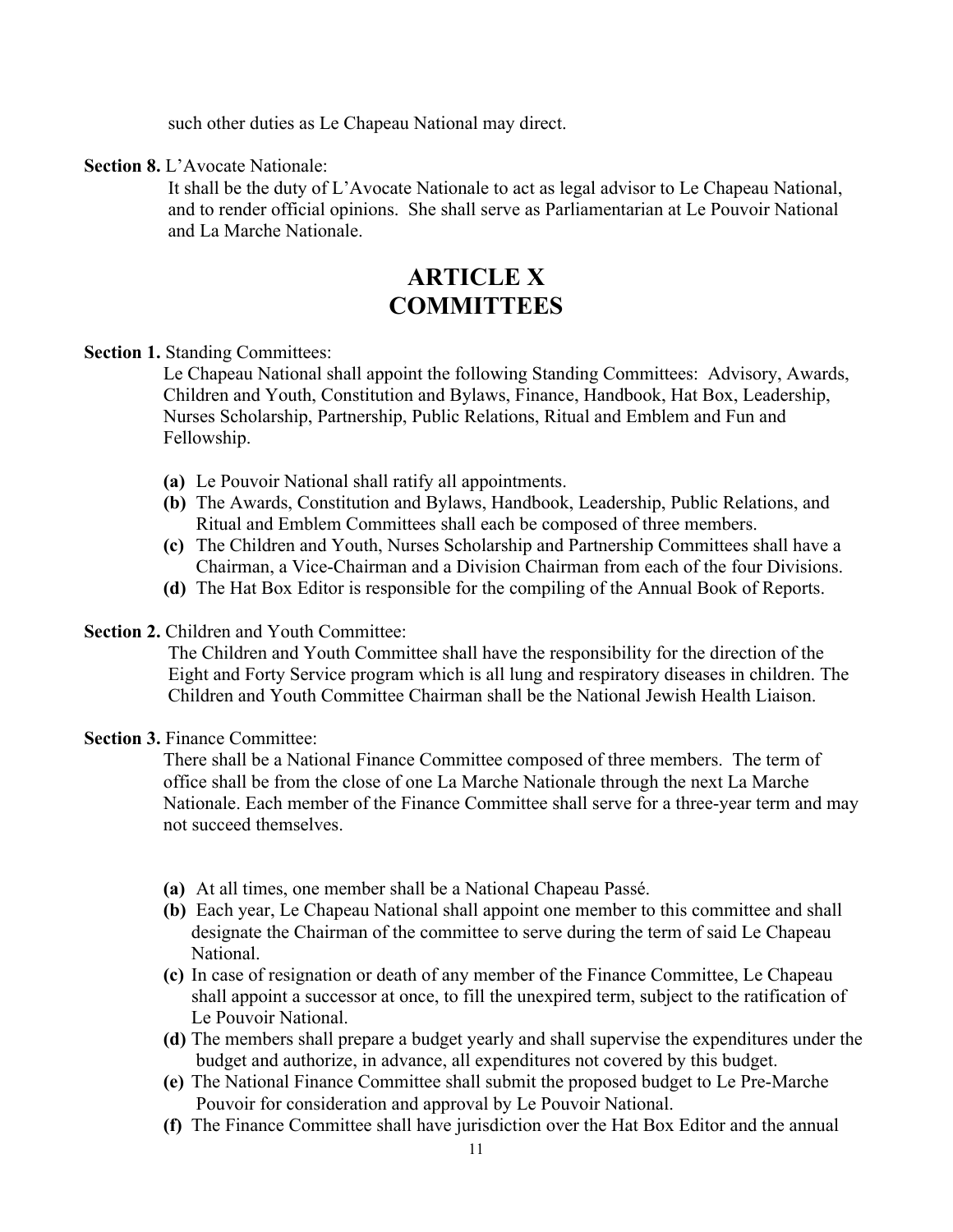book of reports publication, supervise their activities and set up their policies with the approval of Le Chapeau National.

- **(g)** The National Finance Committee shall receive applications from qualified Eight and Forty Partners in good standing, when a change is made in the office of La Secretaire- Caissiere Nationale. The names of those deemed to be qualified by the Finance Committee shall then be given to Le Chapeau National, who in turn, will appoint La Secretaire-Caissiere Nationale with the approval of Le Pouvoir National.
- **Section 4.** Le Chapeau shall appoint three National Chapeau Passé to serve on an Advisory Committee. Their duty is to serve in any capacity only when called upon by Le Chapeau National.
- **Section 5.** The Handbook Committee is composed of three (3) Partners for a term of three years each. Le Chapeau National shall designate the Chairman of the committee to serve during her term in office.
	- **(a)** Their duty is to update the Handbook yearly, with such changes as to be in compliance with the National Constitution and Bylaws and such other areas of concern to the Partners.

**Section 6.** Leadership Committee:

**(a)** The Committee shall conduct a Leadership Panel at La National Marche which shall be open to all Partners. The Panel will provide information in regard to all phases and programs of our Eight and Forty and should be especially informative to Les Petit Salons and Departementaux.

# **ARTICLE XI CHARTERS**

- **Section 1.** Charters shall be granted upon receipt of the proper forms properly executed and accompanied by the Charter fee set by the Finance Committee. All Charters shall be signed by Le Chapeau National and by La Secretaire-Caissiere Nationale.
- **Section 2.** No additional names may be added to the Charter roll after it has been received at National Headquarters.
- **Section 3.** Le Pouvoir National shall revoke any Departemental Charter where there are less than ten (10) Partners whose dues have been paid for the previous year.
	- **(a)** Upon request of a Departemental, Le Pouvoir shall revoke the Charter of a Petit Salon that ceases to function or under such circumstances as might make such action necessary.
	- **(b)** Le Departmental Pouvoir may suspend a Petit Salon's Charter as a disciplinary action relative to revocation for a period of one (1) year. Such action shall not extend beyond the close of the next Marche Nationale.

# **ARTICLE XII FINANCES**

**Section 1.** The revenue of La Boutique Nationale shall be derived from the annual partnership dues and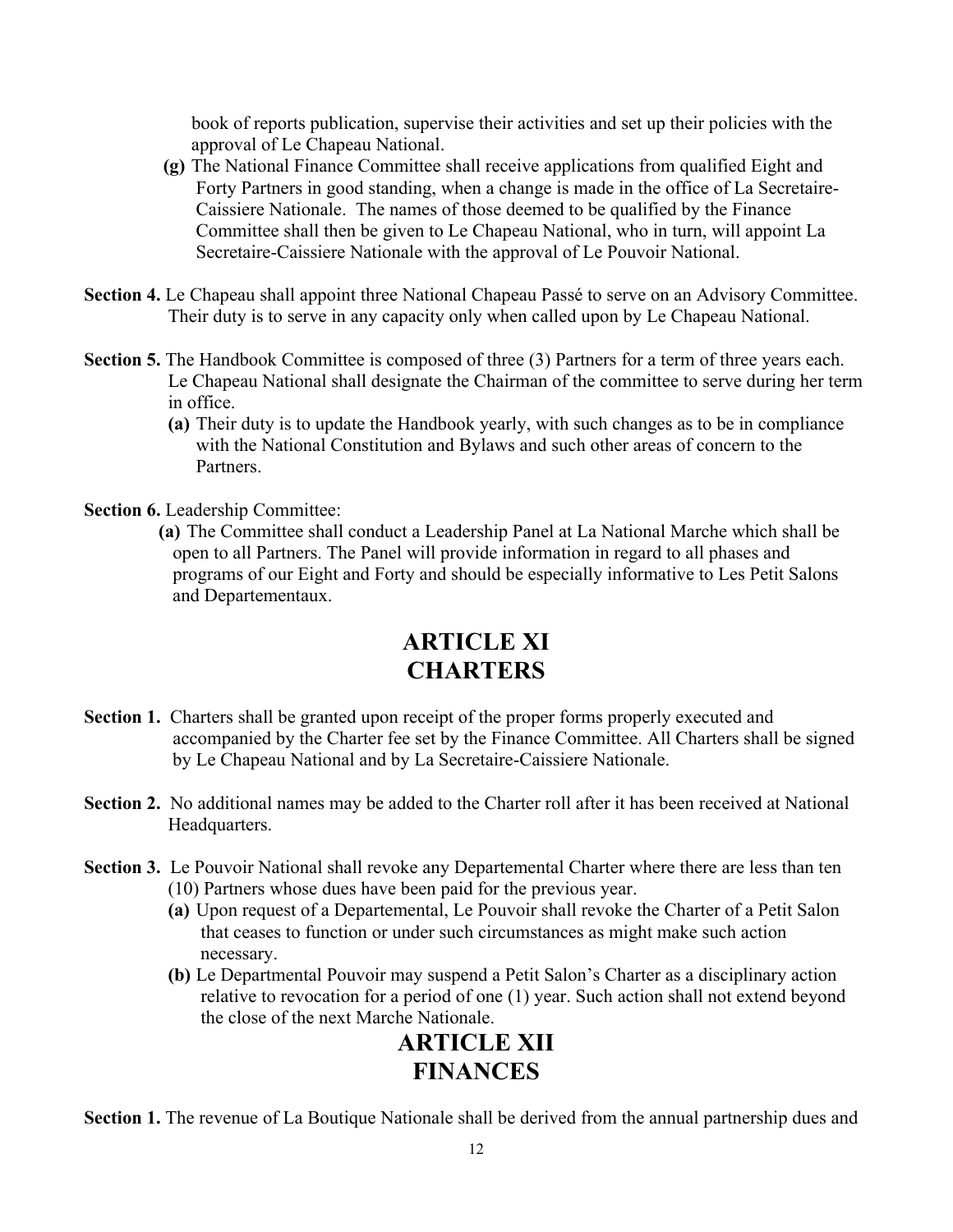such other sources as may be approved by Le Pouvoir National, including the sale of Emblem jewelry and various publications derived from within our Organization.

- **Section 2.** With the exception of La Secretaire-Caissiere Nationale, there shall be no salaried officers of La Boutique Nationale.
- **Section 3.** La Boutique Nationale Expenses
	- **(a)** Necessary expenses incurred by Le Chapeau National, L'Avocate Nationale and the Finance Chairman, in the exercise of their duties to La Boutique National at La Marché Nationale shall be paid from the National Treasury and the Finance Committee shall properly budget for such expense.
	- **(b)** Necessary expenses required for La Secretaire-Caissiere in the exercise of her duty to La Boutique National at La Marché Nationale shall be budgeted and if / when necessary adjust the expenses needed by the Finance Committee and paid from the National Treasury.

# **ARTICLE XIII DISCIPLINE**

- **Section 1.** Le Pouvoir National, after notice and hearing, may suspend or revoke the Charter of a Le Salon Departemental which violates the Constitution and Bylaws of La Boutique Nationale, or any specific action of La Marche Nationale, or Le Pouvoir National, or which fails to discipline adequately, any of its Les Petits Salons for such violation. Le Pouvoir National may provide for the government and administration of such Le Salon Departemental during suspension, or upon such revocation.
- **Section 2.** All questions affecting the election, eligibility and conduct of National Officers shall be referred to and determined by Le Pouvoir National. All questions affecting election, eligibility and conduct of Le Pouvoir National from Les Salons Departementaux, or of the Officers and Le Pouvoir members of Les Salon Departementaux or of Partners of Les Petits Salons, shall be referred to and determined by Le Pouvoir Departemental of Le Petit Salon involved, which shall be the final authority thereon.

# **ARTICLE XIV FISCAL YEAR**

- **Section 1.** The administrative year of La Boutique Nationale shall be from the close of La Marche, to the close of the next succeeding La Marche Nationale.
- **Section 2.** The official closing of the books of La Secretaire-Caissiere Nationale shall be July 31st.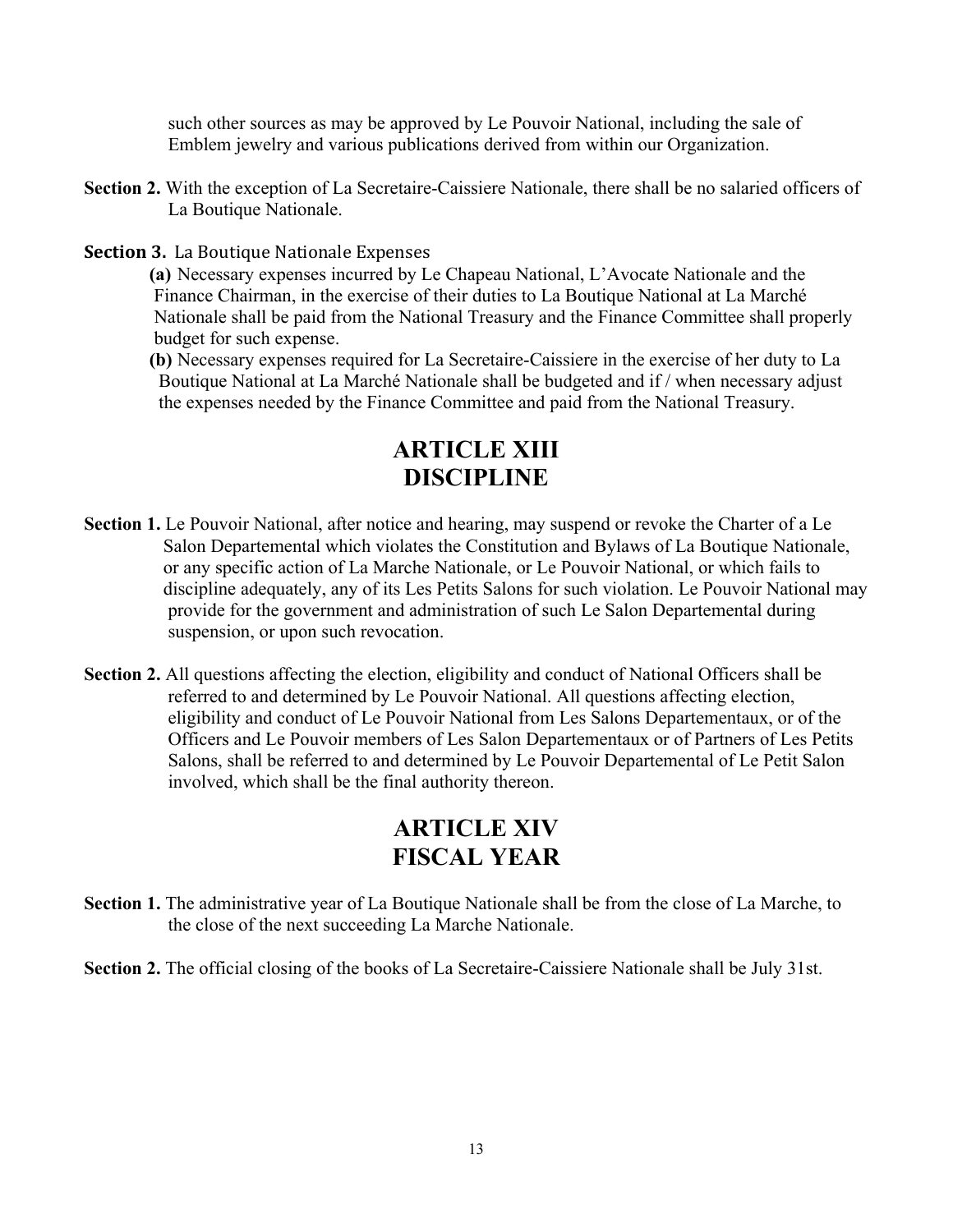# **ARTICLE XV PARLIAMENTARY AUTHORITY**

The National Organization shall be governed by "**ROBERT'S RULES OF ORDER, NEWLY REVISED, CURRENT EDITON"** on all points not covered by these bylaws.

# **ARTICLE XVI AMENDMENTS**

These Bylaws may be amended at any La Marche Nationale by two-thirds vote of the registered delegates present and voting provided that all suggested amendments have been considered by Le Pouvoir National, at a meeting prior to La Marche Nationale, and that copies of the proposed amendments shall have been available to delegates before the time of the meeting at which the vote is to be taken on the amendments; and provided further that all such proposed amendments are in the hands of the Constitution and Bylaws Chairman not less than twenty-five days prior to La Marche Nationale.

# **ARTICLE XVII AUTHORITY**

The authority under which all Salons, Departementaux, and Petits, shall function is vested in La Boutique Nationale as described within its Constitution and Bylaws.

The authority under which all Salons, Departementaux and Petits, shall function is vested in La Boutique Nationale as described within its Constitution and Bylaws.

Adopted this 3rd day of September 2011 at La Marche Nationale in Minneapolis, Minnesota. Amended this 30<sup>th</sup> day of August 2013 at La Marche Nationale in Houston, Texas. Amended this 11<sup>th</sup> day of September 2014 at La Marche National in Rapid City, South Dakota Amended this 11<sup>th</sup> day of September 2015 at La Marche National in Cleveland, Ohio Amended this 26<sup>th</sup> day of August 2017 at La Marche National in Reno, Nevada Amended this 14<sup>th</sup> day of September 2018 at La Marche National in Chandler, Arizona Amended this 15th day January 2021 by Le Pouvoir National Amended this 13<sup>th</sup> day of August 2021 at La Marche National in Louisville, Kentucky

Denise Bossette

Denise Bossetti National Constitution & Bylaws Chairman

Sandra Winchester

La Secretaire-Caissiere Nationale

Diane Spencer

Le Chapeau National

serkel Lila Speckels

L' Avocate National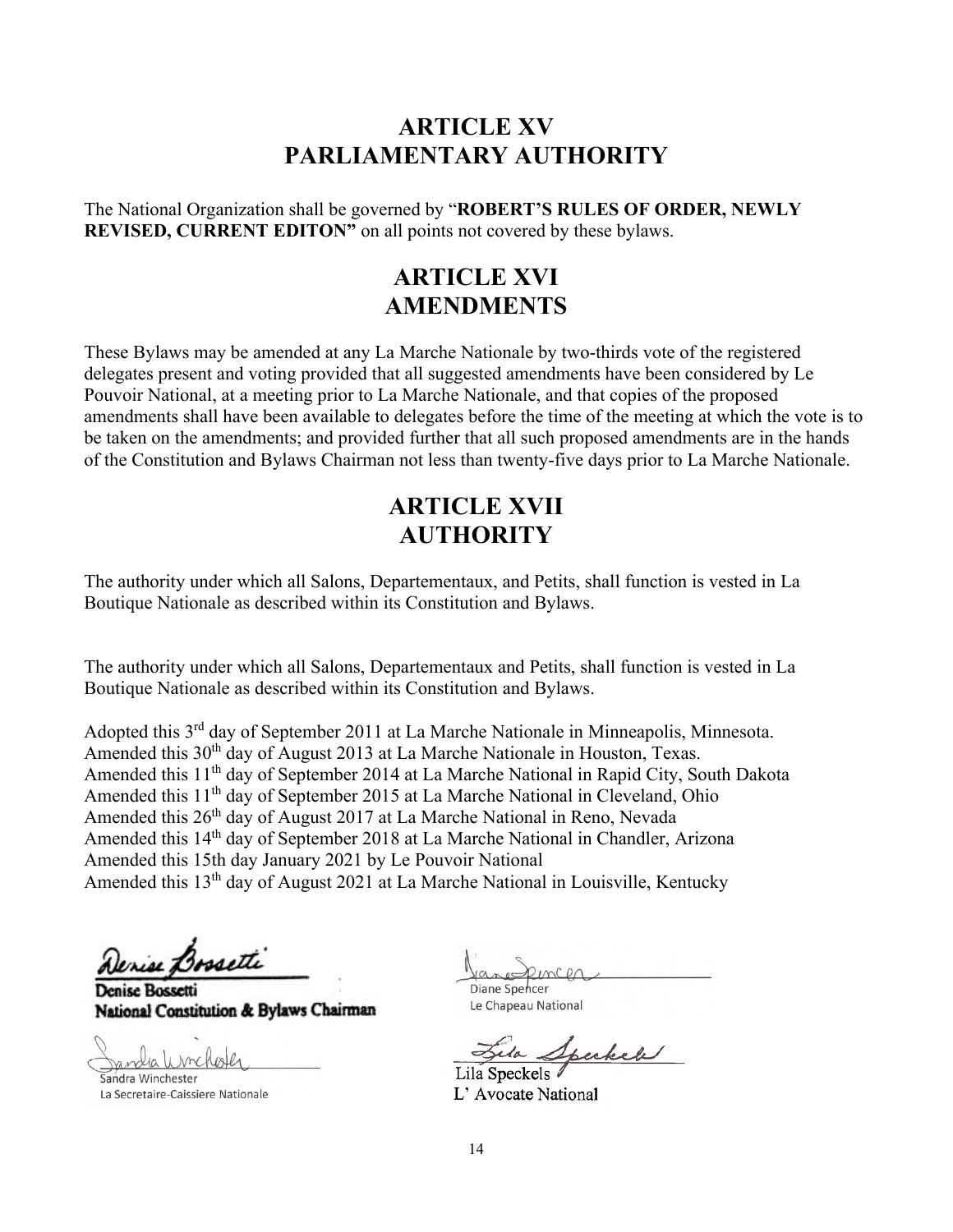## STANDING RULES

**1**. The official Emblem of La Boutique shall be a white lug with the number 8 and 40 inscribed in gold thereon.

**2***.* Any Le National Officer, present or past, may wear the Red Wings; any Le Departemental Officer, present or past may wear the White Wings; and any Le Petit Salon Officer, present or past may wear the Blue Wings. (Members of a committee of Le Petit or Le Salon Departemental are not entitled to wear the winged pins. These pins are to be worn only by Officers of Le Salon National, Le Salon Departemental or Le Petit Salon.)

**3.** Any Partner having served a full term in the office of Le Chapeau or having been elected to fill the term in the major portion of an unexpired term shall be recognized as Le Chapeau Passé at the following La Marche.

**4.** The principal office of Eight and Forty shall be maintained by La Secretaire-Caissiere Nationale.

**5.** All books and records shall be completed and forwarded to succeeding officers and chairmen within 15 days following the close of La Marche Departementale or La Marche Nationale.

**6.** Salary of La Secretaire-Caissiere Nationale (including Social Security and Withholding Tax) shall be from the General Fund. Compensation for services to the Hat Box and Emblem Division by La Secretaire-Caissiere Nationale shall be fixed by the Finance Committee and approved by La Marche Nationale.

**7**. Expenses incurred for La Marche Nationale

**a**. Necessary expenses incurred by Le Chapeau National, La Secretaire-Caissiere Nationale in the exercise of their duties for La Boutique Nationale and while in attendance at La Marche Nationale, shall be paid from the treasury.

**b.** Allowance shall be made as follows: coach plane fare or if traveling by car, the number of miles traveled by most direct routes and per diem. Automobile travel and per diem in route is not to exceed coach plane fare. Taxi fare to and from bus, train or plane will be allowed when a free limousine or shuttle service is not available.

**c**. Amount per diem, number of days allowed, and mileage rate to be determined by National Finance Committee of La Boutique Nationale.

d. In the case of the La Secretaire- Caissiere, expenses may need adjustment to cover costs as there should be no out-of-pocket expenses for her attendance at La Marche National.

**e.** Le Demi Chapeau National shall be reimbursed for official visits only when authorized to serve for Le Chapeau National.

**8.** Expenses for L'Avocate Nationale and Chairmen of Children and Youth, Leadership and Finance, in the exercise of their duties for La Boutique Nationale or while in attendance at La Marche Nationale, shall be paid per diem only from the treasury. Amount of per diem and number of days allowed to be determined by the National Finance Committee of La Boutique Nationale.

**9.** National Certificates of Awards, which have been approved by La Boutique Nationale, shall be presented on the floor of La Marche Nationale and generated by the Awards Chairman. All personal and/or Divisional Awards shall be presented at Le Pre-Marche Committee meetings or at the Divisional Caucuses.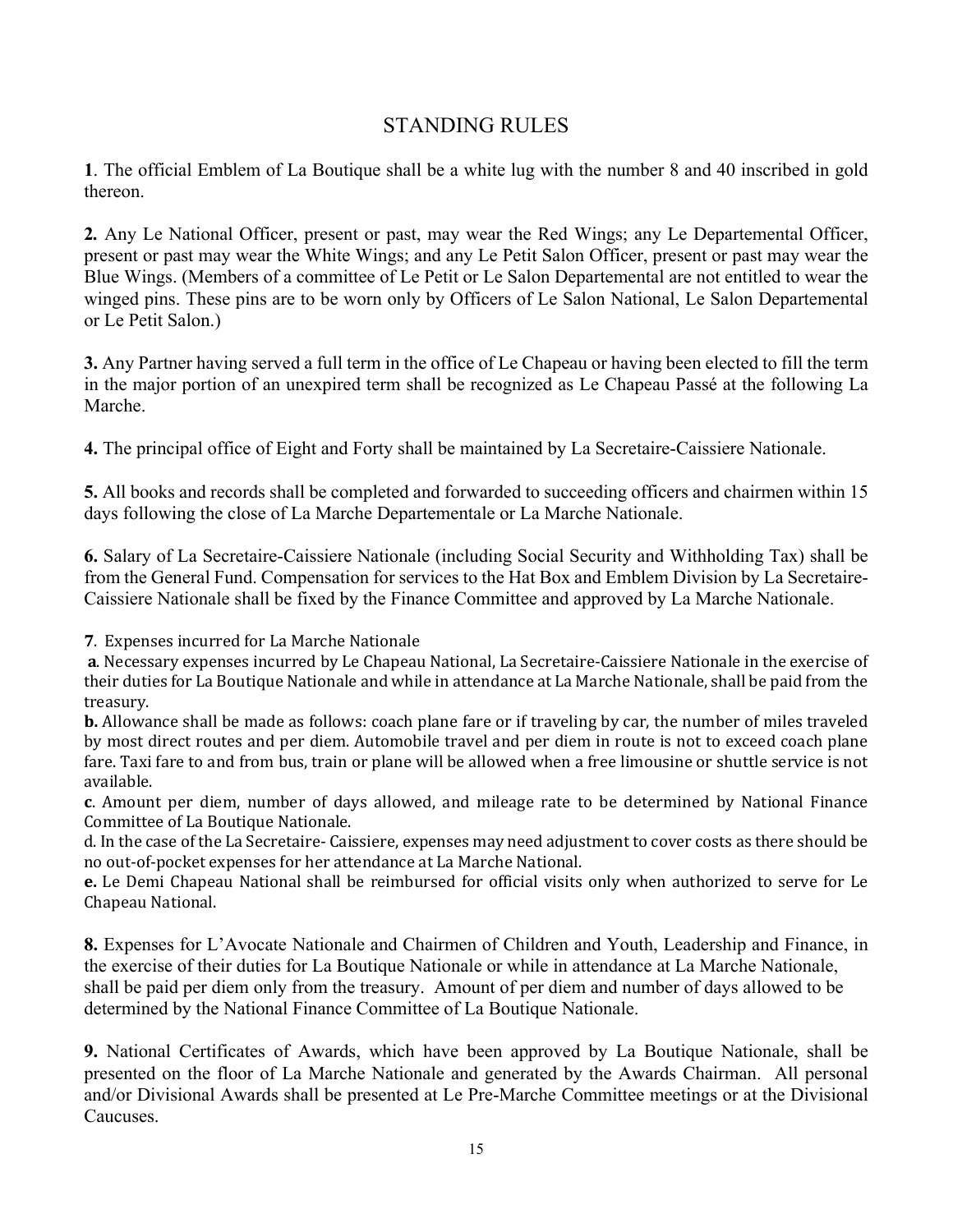**10.** A \$15.00 Memorial Donation, taken from the General Fund, shall be sent to a non-profit organization which may include The Eight and Forty Foundation or The American Legion Child Welfare Foundation, upon the death of any of the following: Le Chapeau National Passé, immediate family member of Le Chapeau National Passé or any National Officer or Chairman. The Departementale Secretaire shall immediately notify the National Secretaire upon learning of such death. Further, National Secretaire shall notify all Les Secretaires Departementaux of said death for dissemination to its Partners.

**11.** A copy of all reports and communications from each chairman of La Boutique shall be mailed to Le Chapeau National.

**12.** No Partnership lists shall be furnished to any outside source from any Le Salon of La Boutique for any purpose whatsoever.

**13.** La Surintendante of Le Departemental or Le Petit Salon shall have charge of the initiation and may arrange the social activities following the regular meeting.

**14**. A Committee of three shall be appointed by Le Chapeau National at the Pre-Marche Pouvoir to review the transcript of the proceedings of La Marche Nationale. After review the original copy is to remain in National Headquarters, one copy to be sent to immediate Le Chapeau National Passé and one copy to current Le Chapeau National. The transcript of the proceedings of Le Marche shall be completed by the recorder and forwarded to the Committee responsible for review within ninety (90) days following the close of Marche.

**15.** Le Pouvoir National assembled at the Le Pouvoir prior to La Marche Nationale shall make any corrections to the Eight and Forty Handbook. It shall be the duty of L'Avocate Nationale to review these changes before presentation by the Handbook Committee at Le Pouvoir National.

**16.** A Le Petit Salon may have three (3) members on its Partnership Committee.

**17.** Permission was granted to take credit through the Eight and Forty for gifts presented to the National Jewish Health, solicited through the efforts of the Partners (credit must come through Le Salon).

**18.** La Secretaire-Caissiere Nationale shall be empowered to destroy correspondence, bulletins, remittance sheets and retired charters after three (3) years prior to current year.

**19**. Printing of the National Constitution and Bylaws and the Standing Rules shall be printed as needed with all corrections/deletions inserted/deleted.

**20.** Candidates for National office shall hold a joint reception, with no favors or giveaways except for the candidate for Chapeau National. The Junior Passé shall make the arrangements and prorate the cost between all the candidates.

**21**. La Marche Nationale Chairman shall be given four (4) days per diem, the amount to be determined by the Finance Committee.

**22.** Inasmuch as Le Chapeau National has her greetings and Christmas message in the Hat Box, it is not necessary to send organization cards at Christmas.